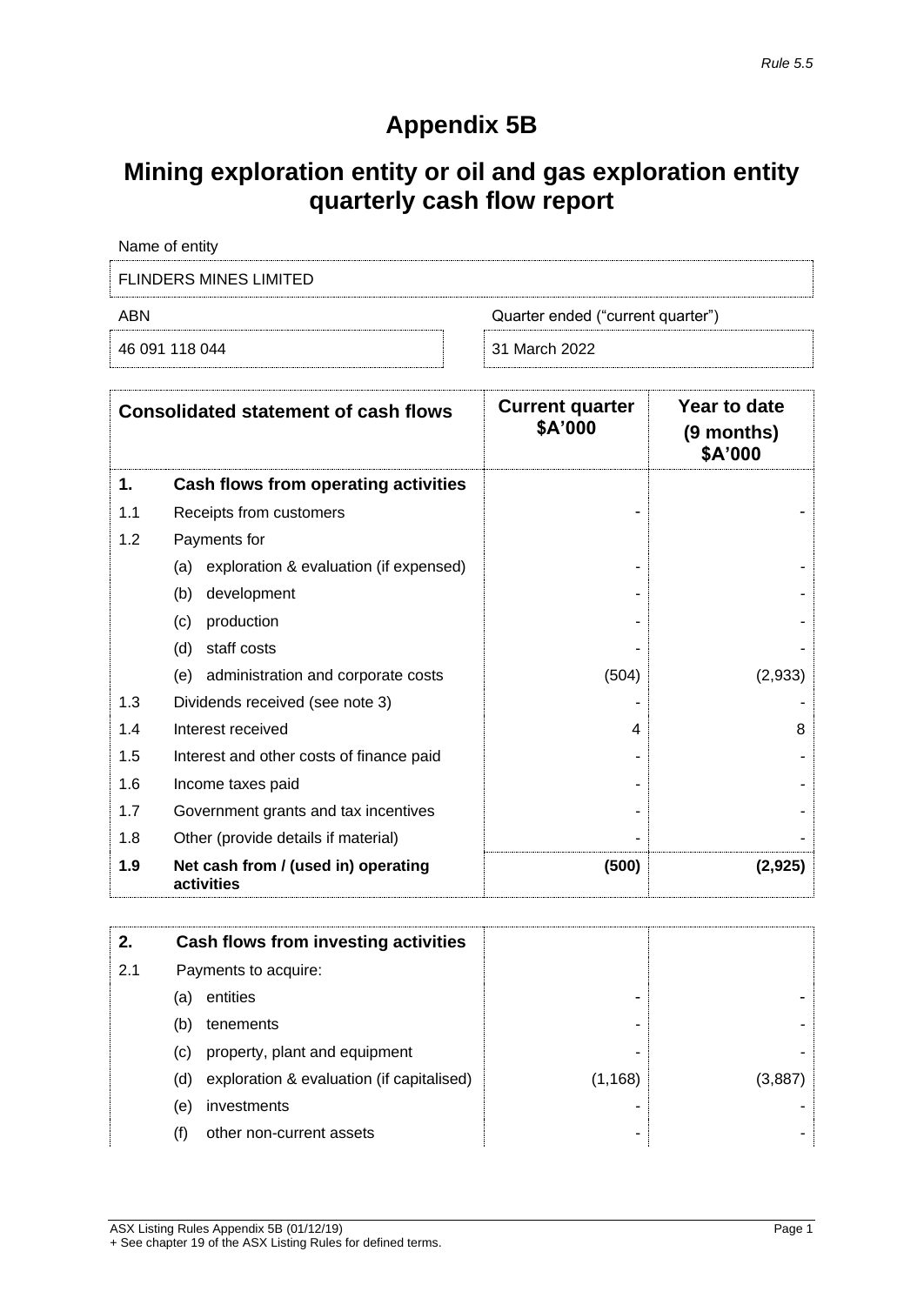|     | <b>Consolidated statement of cash flows</b>       | <b>Current quarter</b><br>\$A'000 | Year to date<br>(9 months)<br>\$A'000 |
|-----|---------------------------------------------------|-----------------------------------|---------------------------------------|
| 2.2 | Proceeds from the disposal of:                    |                                   |                                       |
|     | entities<br>(a)                                   |                                   |                                       |
|     | (b)<br>tenements                                  |                                   |                                       |
|     | property, plant and equipment<br>(c)              |                                   |                                       |
|     | (d)<br>investments                                |                                   |                                       |
|     | other non-current assets<br>(e)                   |                                   |                                       |
| 2.3 | Cash flows from loans to other entities           |                                   |                                       |
| 2.4 | Dividends received (see note 3)                   |                                   |                                       |
| 2.5 | Other (provide details if material)               |                                   |                                       |
| 2.6 | Net cash from / (used in) investing<br>activities | (1, 168)                          | (3,887)                               |

| 3.   | Cash flows from financing activities                                                       |       |       |
|------|--------------------------------------------------------------------------------------------|-------|-------|
| 3.1  | Proceeds from issues of equity securities<br>(excluding convertible debt securities)       |       |       |
| 3.2  | Proceeds from issue of convertible debt<br>securities                                      |       |       |
| 3.3  | Proceeds from exercise of options                                                          |       |       |
| 3.4  | Transaction costs related to issues of equity<br>securities or convertible debt securities |       |       |
| 3.5  | Proceeds from borrowings                                                                   |       |       |
| 3.6  | Repayment of borrowings                                                                    |       |       |
| 3.7  | Transaction costs related to loans and<br>borrowings                                       |       |       |
| 3.8  | Dividends paid                                                                             |       |       |
| 3.9  | Other (provide details if material)                                                        |       |       |
|      | Proceeds from issues of PIOP Mine Co NL<br><b>Class B Shares</b>                           | 1,000 | 8,386 |
| 3.10 | Net cash from / (used in) financing<br>activities                                          | 1,000 | 8,386 |

|     | Net increase / (decrease) in cash and<br>cash equivalents for the period |          |         |
|-----|--------------------------------------------------------------------------|----------|---------|
| 4.1 | Cash and cash equivalents at beginning of<br>period                      | 5.927    | 3,685   |
| 4.2 | Net cash from / (used in) operating<br>activities (item 1.9 above)       | (500)    | (2,925) |
| 4.3 | Net cash from / (used in) investing activities<br>(item 2.6 above)       | (1, 168) | (3.887  |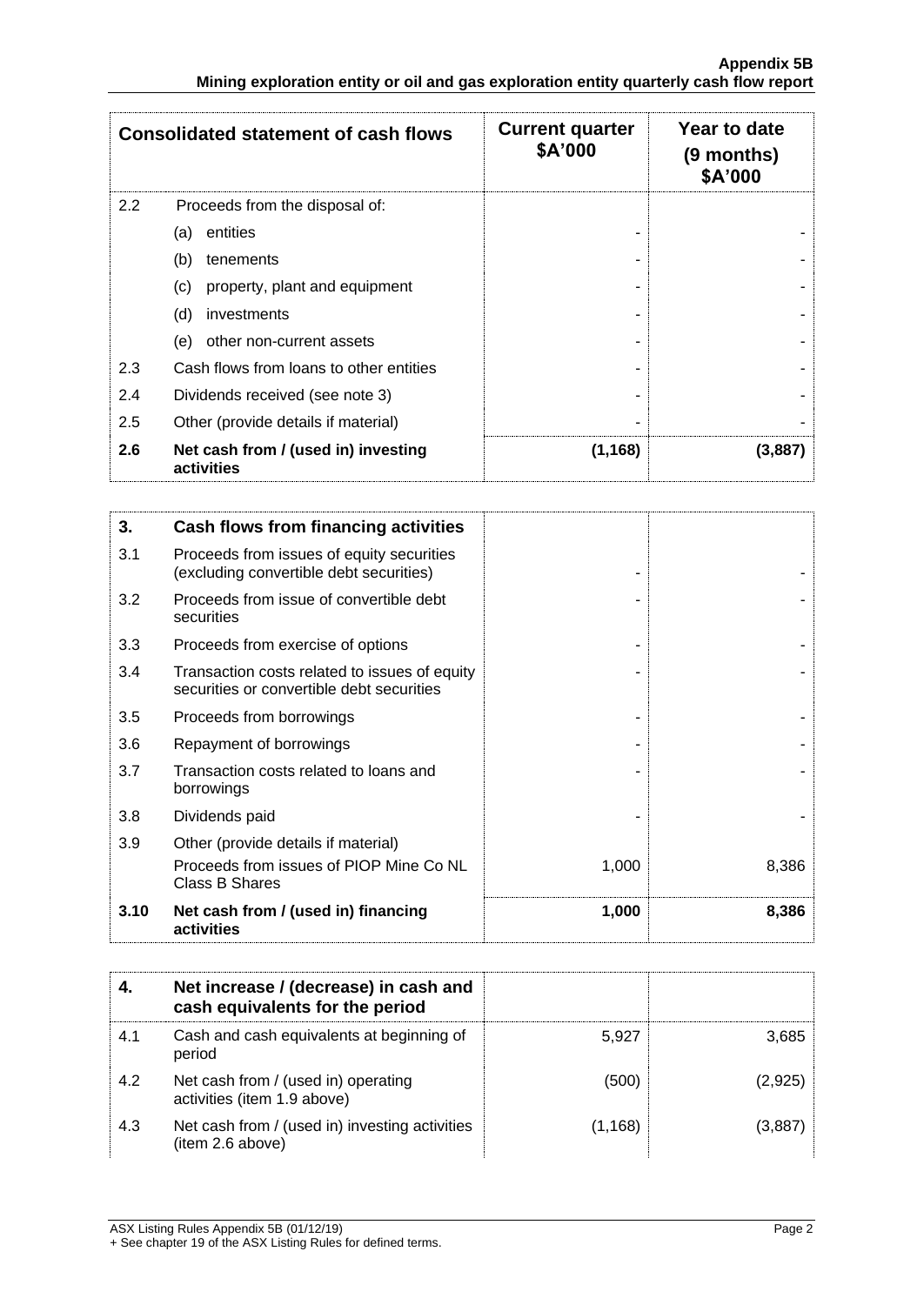|     | <b>Consolidated statement of cash flows</b>                         | <b>Current quarter</b><br>\$A'000 | Year to date<br>(9 months)<br>\$A'000 |
|-----|---------------------------------------------------------------------|-----------------------------------|---------------------------------------|
| 4.4 | Net cash from / (used in) financing activities<br>(item 3.10 above) | 1.000                             | 8.386                                 |
| 4.5 | Effect of movement in exchange rates on<br>cash held                |                                   |                                       |
| 4.6 | Cash and cash equivalents at end of<br>period $1$                   | 5.259                             | 5.259                                 |

1. Includes \$0.048 million of restricted cash available to fund the feasibility study of the Pilbara Iron Ore Project.

| 5.  | Reconciliation of cash and cash<br>equivalents<br>at the end of the quarter (as shown in the<br>consolidated statement of cash flows) to the<br>related items in the accounts | <b>Current quarter</b><br>\$A'000 | <b>Previous quarter</b><br>\$A'000 |
|-----|-------------------------------------------------------------------------------------------------------------------------------------------------------------------------------|-----------------------------------|------------------------------------|
| 5.1 | <b>Bank balances</b>                                                                                                                                                          | 5,211                             | 5,856                              |
| 5.2 | Call deposits                                                                                                                                                                 |                                   |                                    |
| 5.3 | <b>Bank overdrafts</b>                                                                                                                                                        |                                   |                                    |
| 5.4 | Other (provide details)                                                                                                                                                       |                                   |                                    |
|     | Restricted JV Cash <sup>1</sup>                                                                                                                                               | 0.048                             | 0.071                              |
| 5.5 | Cash and cash equivalents at end of<br>quarter (should equal item 4.6 above)                                                                                                  | 5,259                             | 5,927                              |

<sup>1.</sup> Restricted cash is only available to fund the feasibility study of the Pilbara Iron Ore Project.

| 6.  | Payments to related parties of the entity and their<br>associates                          | <b>Current quarter</b><br><b>\$A'000</b> |
|-----|--------------------------------------------------------------------------------------------|------------------------------------------|
| 6.1 | Aggregate amount of payments to related parties and their<br>associates included in item 1 | 122                                      |
| 6.2 | Aggregate amount of payments to related parties and their<br>associates included in item 2 |                                          |

Note: if any amounts are shown in items 6.1 or 6.2, your quarterly activity report must include a description of, and an explanation for, such payments

Non-executive Director fees paid to TIO (NZ) Limited for the quarter, the major shareholder of the Flinders Mines Limited, of \$35k for Director services provided by Messrs Wolley and Davies.

Non-executive fees paid to Ms Jiang, a nominee of the Company's second largest shareholder, OCJ Investment (Australia) Pty Ltd, of \$17k for the quarter

Non-executive Director fees paid to the Company's independent Directors, Messrs Warburton, Gurry and Ms Edwardes, of \$70k for the quarter.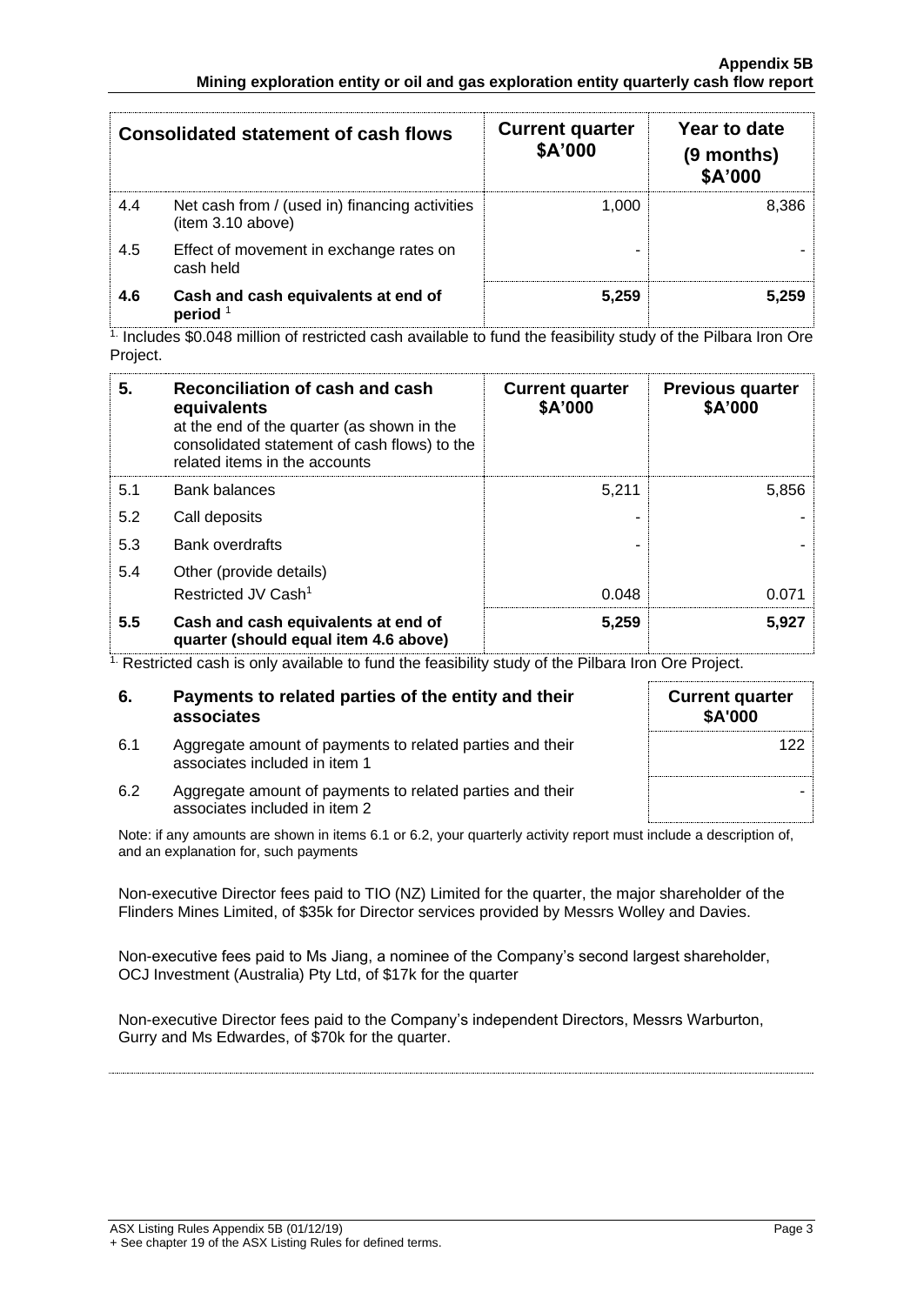| 7.  | <b>Financing facilities</b><br>Note: the term "facility' includes all forms of financing<br>arrangements available to the entity.                                                                                                                                                                                                                    | <b>Total facility</b><br>amount at quarter<br>end | Amount drawn at<br>quarter end<br>\$A'000 |
|-----|------------------------------------------------------------------------------------------------------------------------------------------------------------------------------------------------------------------------------------------------------------------------------------------------------------------------------------------------------|---------------------------------------------------|-------------------------------------------|
|     | Add notes as necessary for an understanding of the<br>sources of finance available to the entity.                                                                                                                                                                                                                                                    | \$A'000                                           |                                           |
| 7.1 | Loan facilities <sup>1</sup>                                                                                                                                                                                                                                                                                                                         | 3,000                                             | 3,000                                     |
| 7.2 | Credit standby arrangements                                                                                                                                                                                                                                                                                                                          |                                                   |                                           |
| 7.3 | Other (please specify)                                                                                                                                                                                                                                                                                                                               |                                                   |                                           |
| 7.4 | <b>Total financing facilities</b>                                                                                                                                                                                                                                                                                                                    | 3,000                                             | 3,000                                     |
|     |                                                                                                                                                                                                                                                                                                                                                      |                                                   |                                           |
| 7.5 | Unused financing facilities available at quarter end                                                                                                                                                                                                                                                                                                 |                                                   |                                           |
| 7.6 | Include in the box below a description of each facility above, including the lender, interest<br>rate, maturity date and whether it is secured or unsecured. If any additional financing<br>facilities have been entered into or are proposed to be entered into after quarter end,<br>include a note providing details of those facilities as well. |                                                   |                                           |

<sup>1.</sup> Principal unsecured A\$3.0m loan facility provided by PIO Mines Pty Limited, a related entity of the major shareholder, TIO (NZ) Limited, at an interest rate of BBSW +2% pa. A\$3m was drawn on 22 March 2019 and is due on 30 June 2022.

| Estimated cash available for future operating activities                                                                    | \$A'000  |
|-----------------------------------------------------------------------------------------------------------------------------|----------|
| Net cash from / (used in) operating activities (Item 1.9)                                                                   | (500)    |
| Capitalised exploration & evaluation (Item 2.1(d))                                                                          | (1, 168) |
| Total relevant outgoings (Item $8.1 +$ Item $8.2$ )                                                                         | (1,668)  |
| Cash and cash equivalents at quarter end (Item $4.6$ ) <sup>1</sup>                                                         | 5,259    |
| $1$ . Includes \$0.048m of restricted cash only available to fund the<br>feasibility study of the Pilbara Iron Ore Project. |          |
| Unused finance facilities available at quarter end (Item 7.5)                                                               |          |
| Total available funding (Item $8.4$ + Item $8.5$ )                                                                          | 5,259    |
| Estimated quarters of funding available (Item 8.6 divided by<br>Item $8.3$ )                                                | 3.2      |
|                                                                                                                             |          |

8.8 If Item 8.7 is less than 2 quarters, please provide answers to the following questions:

1. Does the entity expect that it will continue to have the current level of net operating cash flows for the time being and, if not, why not?

Answer: 2. Has the entity taken any steps, or does it propose to take any steps, to raise further cash to fund its operations and, if so, what are those steps and how likely does it believe that they will be successful?

### Answer:

 $\cdot$ 

3. Does the entity expect to be able to continue its operations and to meet its business objectives and, if so, on what basis?

Answer: